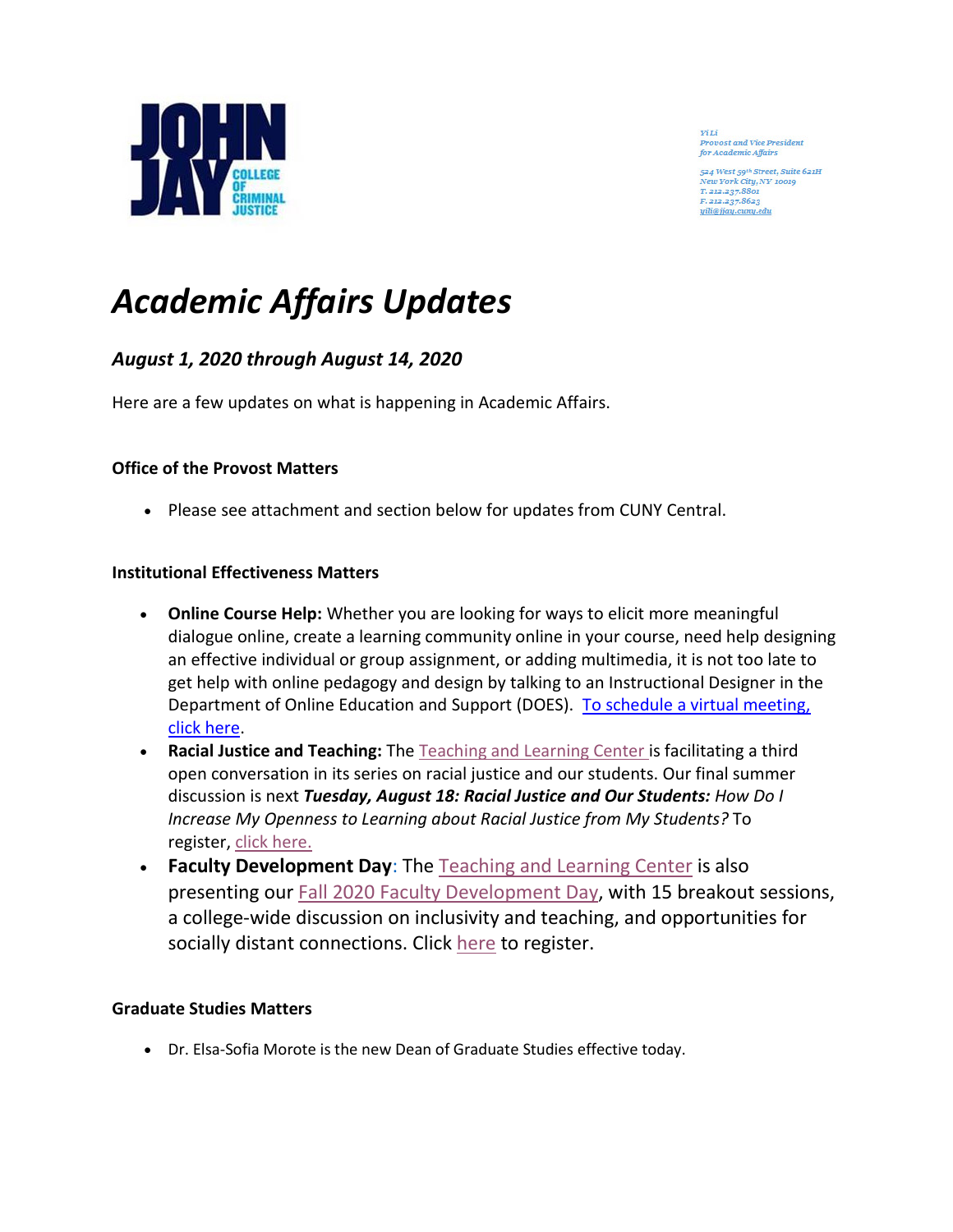#### **Undergraduate Studies Matters**

- Under the leadership of Kate Szur and Nancy Yang, Undergraduate Studies launched a mandatory 3-week Summer Bridge Orientation to prepare incoming freshmen for the distance-learning experience. A necessary next step in readying for fall, this academic orientation has four broad goals: (1) to help new students feel connected to the John Jay community, (2) to become familiar with the tools needed to be successful in online learning, (3) to be more comfortable with college work and expectations, and (4) to become more confident about the ability to succeed at John Jay. This collaborative effort between faculty, staff, and peer-leaders was an ambitious undertaking and a labor of love. It would not have been possible without additional funding to support faculty and peer-leaders.
- Undergraduate Studies is especially grateful to the following faculty who worked tirelessly to develop dynamic talks, activities, and digital content on an array of critical justice issues: Professor Fritz Umbach (HIS) - "Defund the Police? Abolish the Police? Lessons from Recent NYC History"; Professor Janice Johnson-Dias (SOC) - "Be the Change You Want to See in the World"; Professor Demis Glasford (PSY) - Growth Mindset; Professor Susan Kang (POL) - "Empire State of Voting: Protecting Votes in State and Local Governments"; Professor Isabel Martinez (LLS) - "What Shapes Latinx Youths' Lives?"; Professor Jessica Gordon-Nembhard (AFR) - "Economic Justice as a Necessary Component to Racial Justice"; Professor Lisette Delgado-Cruzata (SCI) - "Race and Bodies: Biology, Society, and Human Health"; Professor Kevin Nadal (PSY) - "Navigating Everyday Microaggressions in Everyday Life." This content--which serves as a good foundation for our General Education curriculum--helped us stimulate robust staff and peer-led discussions on around areas of interest and action on Blackboard and in Slack. Our staff and peer-leaders deserve a round of applause for their creative vision under tremendous time constraints. Aside from Kate and Nancy, the leadership team includes Jay Chopra, Tamar Montuma, Briana Gerena, Marie Kezadri, Ximena Garcia-Lambas, Gabriela Martinez, Teresa Baez, and Cornelia Preda.

#### **Registrar's Office Matters**

• No updates

#### **Research Matters**

• No updates

#### **Professional Studies Matters**

• No updates